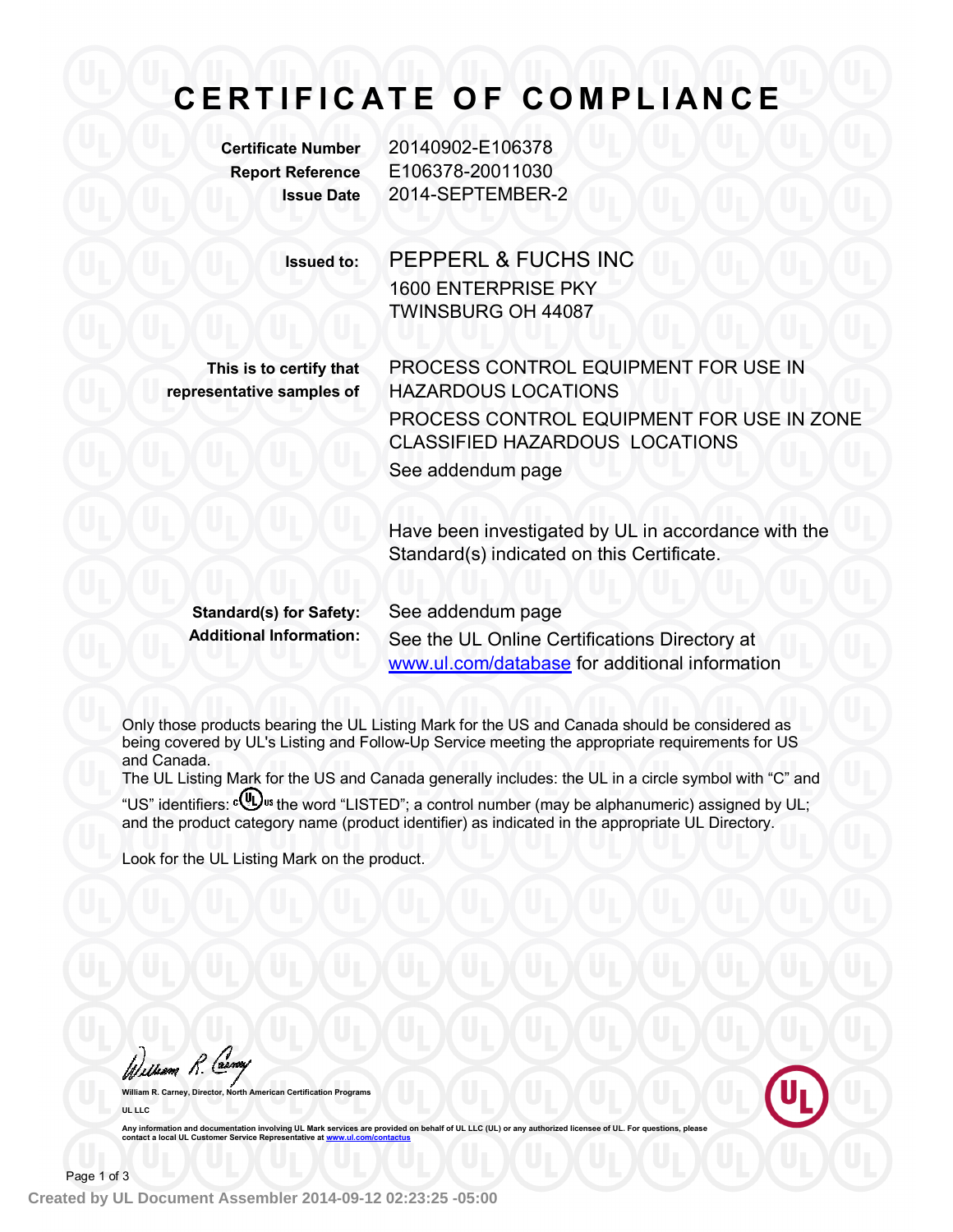## **C E R T I F I C A T E O F C O M PL I A N C E**

**Certificate Number** 20140902-E106378 **Report Reference** E106378-20011030 **Issue Date** 2014-SEPTEMBER-2

This is to certify that representative samples of the product as specified on this certificate were tested according to the current UL requirements.

ASSOCIATED APPARATUS, CLASS I, DIV. 2, GROUPS A, B, C, AND D

Models KFD0-CS-Ex1.50P, KFD0-CS-Ex1.51P, KFD0-CS-Ex1.52, KFDO-CS-Ex1.53P, KFD0 CS Ex1.54, KFD0-CS-Ex1.54-Y72221, KFD0-CS-Ex2.50P, KFD0- CS-Ex2.51P, KFD0 CS Ex2.52, KFDO-CS-Ex2.53P, KFD0-CS-Ex2.54, KFD0 CS Ex2.54-Y72222, KFD2-CD-Ex1.32\* (\* = blank or -1 through -25),

KFD2 CD2 Ex1, KFD2-CD2-Ex2, KFD2-FF-Ex2.RS232, KFD2-GU-Ex1, KFD2-PT2-Ex1\*  $(* =$  blank or -1 thru -5),

KFD2-PT2-Ex1-Y107265, KFD2-PT2-Ex1-Y98312, KFD2-PT2-Ex1-1-Y107265, KFD2-PT2- Ex1-2-Y107266, KFD2 PT2 Ex1-3-Y107267, KFD2-PT2-Ex1-4-Y107268, KFD2 PT2 Ex1-5- Y107269, KFD2-SCD-Ex1.LK, KFD2-SCD2-Ex1.LK, KFD2-SCD2-\*Ex2.LK, KFD2-SCD2-Ex\*- Y1,

KFD2-STC3-Ex1\* (\* = blank, -1, -2 or -3), KFD2 STC4-Ex1\*  $*$  = blank,  $H$ , .20, .20.H, .20-Y followed by up to 6 numbers or  $-Y$  followed by up to 6 numbers),

KFD2-STC4-Ex2\*  $(* =$  blank or Y followed by up to 6 numbers),

KFD2-STV3-Ex1<sup>\*</sup> ( $*$  = blank, -1, -2 or -3),

KFD2-STV4-Ex1\* (\* = A combination of numbers and letters), KFD2-STV4-Ex2\* (\* = A combination of numbers and letters),

KFD2-VR-Ex1.18, KFD2-VR-Ex1.19, KFD2 VR Ex1.19 Y109129, barriers providing intrinsically safe circuits for use in hazardous locations – Class I, Groups A, B, C, D; Class II, Groups E, F, G; Class III; when installed in accordance with control drawing 116-0173.

CLASS I, DIVISION 2, GROUPS A, B, C AND D

Models KFD2-CD-1.32\* (\* = blank, -1, -2, -4, -6, -8, -12, -13, or –15), KFD2-STC4-1, KFD2- STC4-1.20, KFD2-STV4-1-1, KFD2-STV4-2-1, KFD2-ST-Ex1, and KFD2-ST-Ex2 signal conditioners

William R. Carney

**Certification Programs UL LLC**

Any information and documentation involving UL Mark services are provided on behalf of UL LLC (UL) or any authorized licensee of UL. For questions, please<br>contact a local UL Customer Service Representative at <u>www.ul.com/c</u>